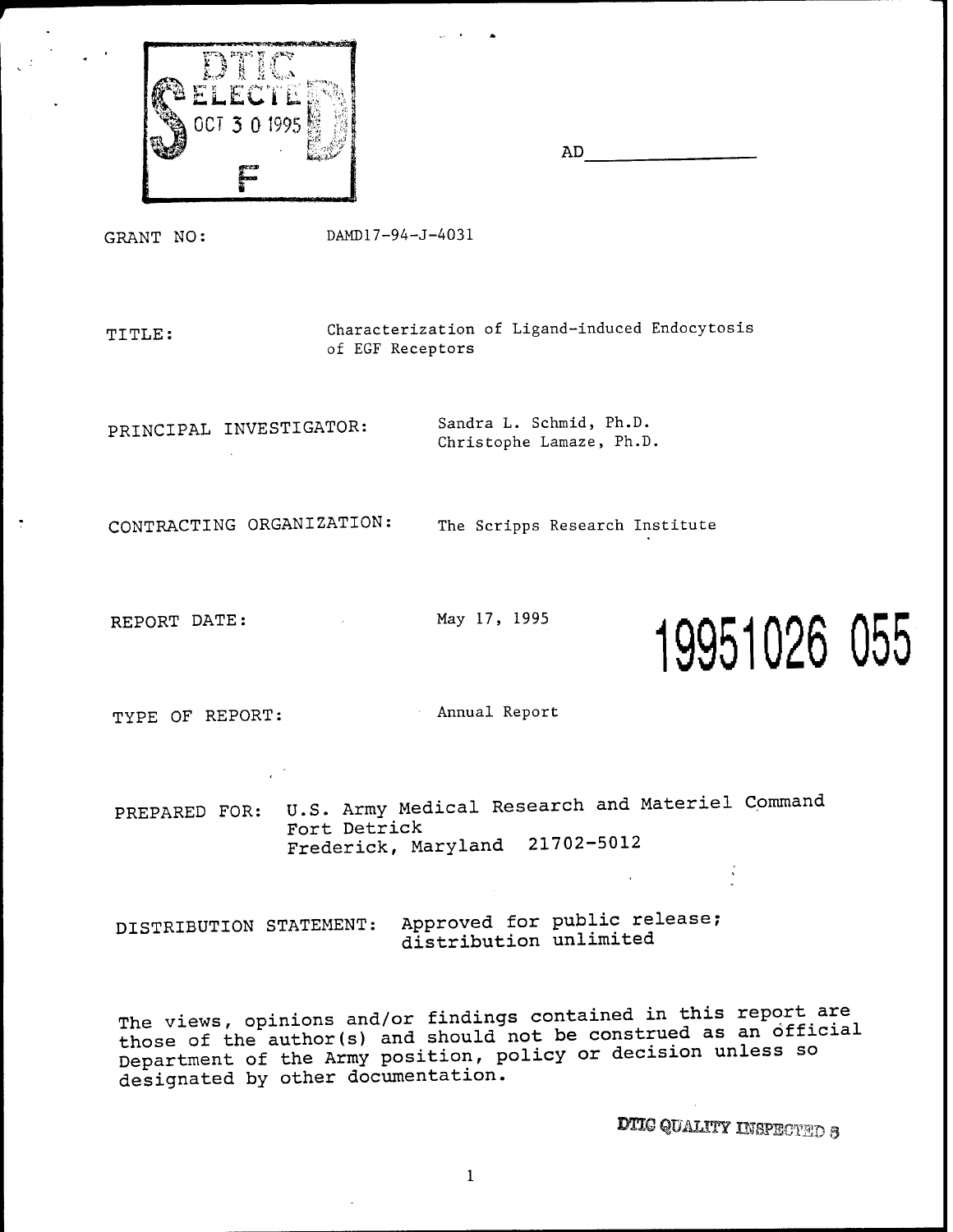| REPORT DOCUMENTATION PAGE                                                                                                                                                                                                                                                                                                                                                                                                                                                                                                                                                                                                                                                                                                                                                                                                                                                                                                                                                                                                                                                                                                                                                                                                                                                                             |                                                                                       |  |                                  | Form Approved<br>OMB No. 0704-0188                  |  |
|-------------------------------------------------------------------------------------------------------------------------------------------------------------------------------------------------------------------------------------------------------------------------------------------------------------------------------------------------------------------------------------------------------------------------------------------------------------------------------------------------------------------------------------------------------------------------------------------------------------------------------------------------------------------------------------------------------------------------------------------------------------------------------------------------------------------------------------------------------------------------------------------------------------------------------------------------------------------------------------------------------------------------------------------------------------------------------------------------------------------------------------------------------------------------------------------------------------------------------------------------------------------------------------------------------|---------------------------------------------------------------------------------------|--|----------------------------------|-----------------------------------------------------|--|
| Public reporting burden for this collection of information is estimated to average 1 nour ber response, including the time for reviewing instructions, searching existing data sources,<br>gathering and maintaining the data needed, and completing and reviewing the collection of information. Send comments regarding this burden estimate or any other aspect of this<br>Silection of Information, Including suggestions for reducing this burden. to Washington Headquarters Services, Directorate Toring Trimation Orbrestions and Peports, 1215 Jefferson<br>Davis Highway, Suita 1204, Anington, VA 22202-4302, and to the Office of Management and Budget, Paperwork Reduction Project (3704-0138), Washington, DC 20503.                                                                                                                                                                                                                                                                                                                                                                                                                                                                                                                                                                   |                                                                                       |  |                                  |                                                     |  |
| 1. AGENCY USE ONLY (Leave blank)                                                                                                                                                                                                                                                                                                                                                                                                                                                                                                                                                                                                                                                                                                                                                                                                                                                                                                                                                                                                                                                                                                                                                                                                                                                                      | 2. REPORT DATE<br>May 17, 1995                                                        |  | 3. REPORT TYPE AND CATES COVERED | Annual Report - 5/09/94 - 5/08/95                   |  |
| <b>4. TITLE AND SUBTITLE</b>                                                                                                                                                                                                                                                                                                                                                                                                                                                                                                                                                                                                                                                                                                                                                                                                                                                                                                                                                                                                                                                                                                                                                                                                                                                                          |                                                                                       |  |                                  | <b>J. FUNDING NUMBERS</b>                           |  |
| $E.$ AUTHOR(5)<br>Sandra L. Schmid, Ph.D.<br>Christophe Lamaze, Ph.D.                                                                                                                                                                                                                                                                                                                                                                                                                                                                                                                                                                                                                                                                                                                                                                                                                                                                                                                                                                                                                                                                                                                                                                                                                                 |                                                                                       |  |                                  |                                                     |  |
| 7. PERFORMING ORGANIZATION NAME(S) AND ADDRESS(ES)<br>The Scripps Research Institute<br>Department of Cell Biology IMM-11<br>10666 North Torrey Pines Road<br>La Jolla, California 92037                                                                                                                                                                                                                                                                                                                                                                                                                                                                                                                                                                                                                                                                                                                                                                                                                                                                                                                                                                                                                                                                                                              |                                                                                       |  |                                  | 8. PERFORMING ORGANIZATION<br>REPORT NUMBER         |  |
| S. SPONSOFING/PROTIITORING AGENCY NAME(S) AND ADDRESS(ES)                                                                                                                                                                                                                                                                                                                                                                                                                                                                                                                                                                                                                                                                                                                                                                                                                                                                                                                                                                                                                                                                                                                                                                                                                                             |                                                                                       |  |                                  | 10. SPONSORING / MONITORING<br>AGENCY PEPORT NUMBER |  |
| 11. Süpper: Chiany A <b>OTES</b>                                                                                                                                                                                                                                                                                                                                                                                                                                                                                                                                                                                                                                                                                                                                                                                                                                                                                                                                                                                                                                                                                                                                                                                                                                                                      |                                                                                       |  |                                  |                                                     |  |
| None                                                                                                                                                                                                                                                                                                                                                                                                                                                                                                                                                                                                                                                                                                                                                                                                                                                                                                                                                                                                                                                                                                                                                                                                                                                                                                  |                                                                                       |  |                                  |                                                     |  |
| 12a. DISTRIBUTION / AVAILABILITY STATEMENT                                                                                                                                                                                                                                                                                                                                                                                                                                                                                                                                                                                                                                                                                                                                                                                                                                                                                                                                                                                                                                                                                                                                                                                                                                                            |                                                                                       |  |                                  | 12b. DISTRIBUTION CODE                              |  |
|                                                                                                                                                                                                                                                                                                                                                                                                                                                                                                                                                                                                                                                                                                                                                                                                                                                                                                                                                                                                                                                                                                                                                                                                                                                                                                       |                                                                                       |  |                                  |                                                     |  |
|                                                                                                                                                                                                                                                                                                                                                                                                                                                                                                                                                                                                                                                                                                                                                                                                                                                                                                                                                                                                                                                                                                                                                                                                                                                                                                       |                                                                                       |  |                                  |                                                     |  |
|                                                                                                                                                                                                                                                                                                                                                                                                                                                                                                                                                                                                                                                                                                                                                                                                                                                                                                                                                                                                                                                                                                                                                                                                                                                                                                       |                                                                                       |  |                                  |                                                     |  |
| 13. ABSTRACT (Weximum 200 words)<br>kinase) activity. However, controversy existed as to whether ligand-induced activation of the EGF-R<br>Y-kinase was required for internalization or for lysosomal targeting. We have addressed this issue<br>using a cell-free assay which selectively measures the recruitment of EGF-R into coated pits. While<br>EGF bound to wild-type receptors is efficiently sequestered in coated pits, sequestration of kinase-<br>deficient receptors occurs inefficiently and at the same basal rate of endocytosis of unoccupied<br>receptors or receptors lacking any cytoplasmic domain. Sequestration of deletion mutants of the<br>EGF-R which lack autophosphorylation sites also requires an active Y-kinase. Our results directly<br>establish that the EGF-R Y-kinase is required for internalization. They further suggest that a kinase<br>substrate(s) other than the EGF-R itself, is required for its efficient ligand-induced recruitment into<br>coated pits. Finally we have developed a powerful functional assay for identification of these<br>substrate(s) based on our finding that the addition of a soluble EGF-R Y-kinase fully and specifically<br>restores the recruitment of kinase-deficient EGF-R into coated pits.<br>14. SUBJECT TERMS | Down-regulation of activated EGF-receptors (EGF-R) requires their tyrosine kinase (Y- |  | Breast Cancer                    | <b>15. NUMBER OF PAGES</b><br>10                    |  |
| EGF-receptor, endocytosis, down-regulation, signal transduction, oncogenesis<br>17. SECURITY CLASSIFICATION                                                                                                                                                                                                                                                                                                                                                                                                                                                                                                                                                                                                                                                                                                                                                                                                                                                                                                                                                                                                                                                                                                                                                                                           | 18. SECURITY CLASSIFICATION                                                           |  | 19. SECURITY CLASSIFICATION      | <b>16. FRICE CODE</b><br>20. LIMITATION OF ABSTRACT |  |

 $\mathbb{R}^2$ 

 $\ddot{\phantom{a}}$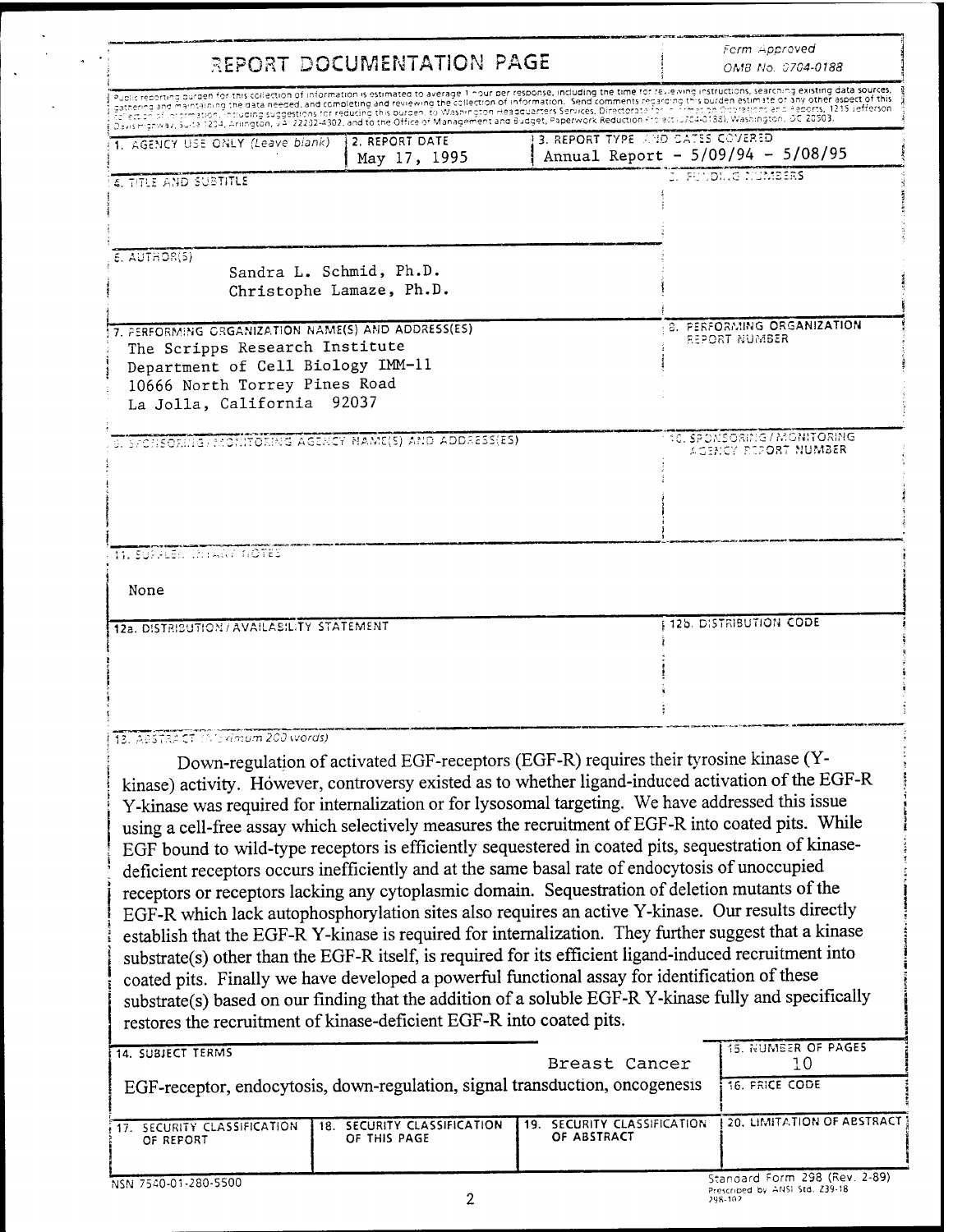#### **FOREWORD**

Opinions, interpretations, conclusions and recommendations are those of the author and are not necessarily endorsed by the US Army.

 $N/\!\!/$  Where copyrighted material is quoted, permission has been obtained to use such material.

 $\mathcal{N}/\mathcal{N}$  Where material from documents designated for limited distribution is quoted, permission has been obtained to use the material.

 $\frac{\rho/\Lambda}{\Lambda}$  Citations of commercial organizations and trade names in this report do not constitute an official Department of Army endorsement or approval of the products or services of these organizations.

. In conducting research using animals, the investigator(s) adhered to the "Guide for the Care and Use of Laboratory Animals," prepared by the Committee on Care and Use of Laboratory Animals of the Institute of Laboratory Resources, National Research Council (NIH Publication No. 86-23, Revised 1985).

 $\frac{N}{A}$  For the protection of human subjects, the investigator(s) adhered to policies of applicable Federal Law 45 CFR 46.

 $\frac{1}{2}$  In conducting research utilizing recombinant DNA technology, the investigator (s) adhered to current guidelines promulgated by the National Institutes of Health.

 $\%$  In the conduct of research utilizing recombinant DNA, the investigator(s) adhered to the NIH Guidelines for Research Involving Recombinant DNA Molecules.

A)/A In the conduct of research involving hazardous organisms,<br>the investigator(s) adhered to the CDC-NIH Guide for Biosafety in Microbiological and Biomedical Laboratories.

 $\frac{1}{2}$  and  $\frac{1}{2}$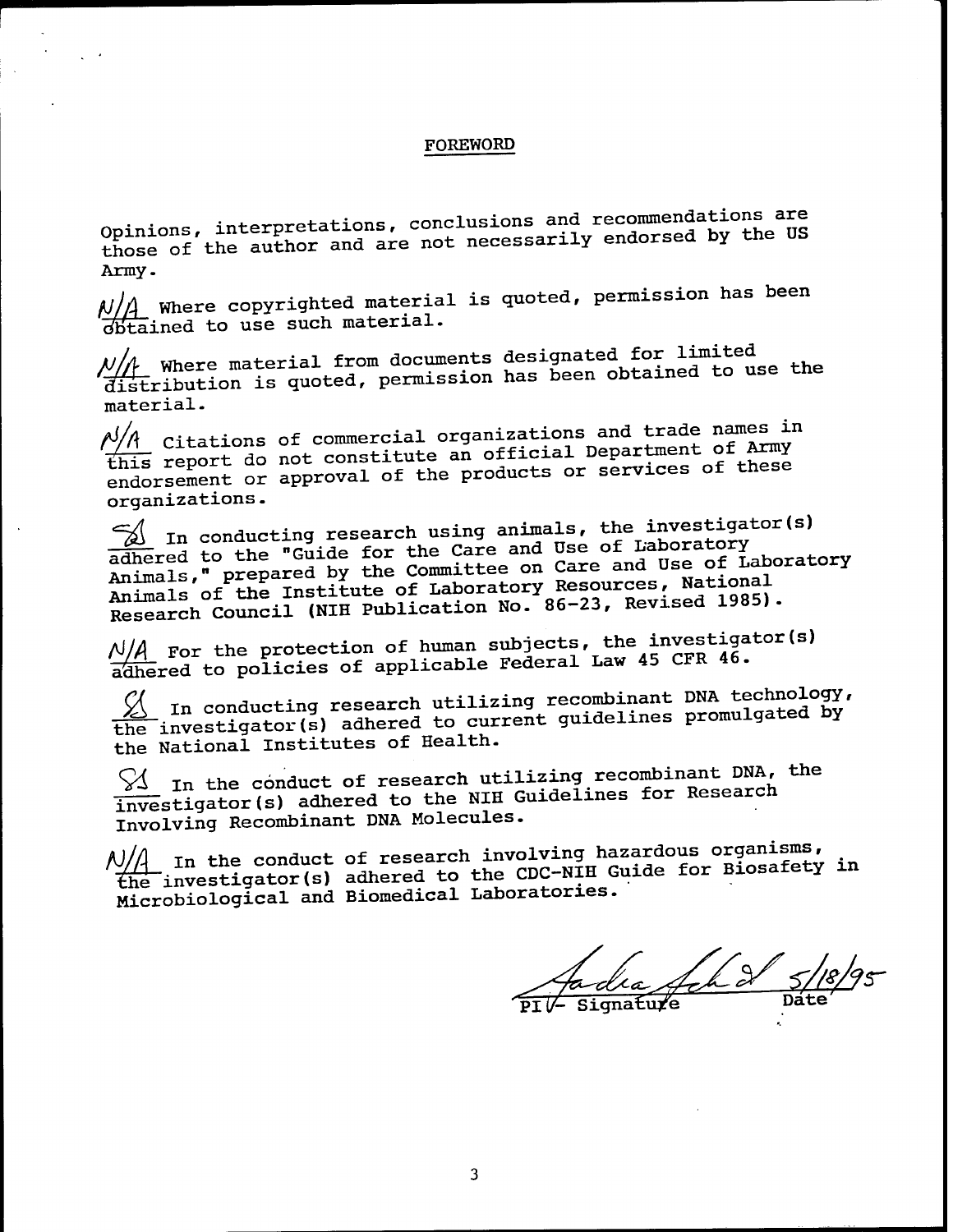# TABLE OF CONTENTS

Page

 $\sim 10^{-10}$ 

 $\mathcal{L}^{\text{max}}$ 

 $\mathcal{L}^{(1)}$ 

 $\mathcal{A}$ 

| Front Cover       |                                                                                    | $\mathbf{1}$   |
|-------------------|------------------------------------------------------------------------------------|----------------|
| SF 298            |                                                                                    | $\overline{2}$ |
| Foreword          |                                                                                    | 3              |
| Table of Contents |                                                                                    | $\overline{4}$ |
| Annual Report     |                                                                                    | $5-7$          |
| Introduction      |                                                                                    | 5              |
| Body              |                                                                                    | $5-7$          |
| Conclusions       | Accesion For                                                                       | 7              |
| References        | NTIS CRASI<br>$\Delta$<br>DTIC TAB<br>$\Box$<br>Unannounced<br>ŕ٦<br>Justification | 7              |
|                   | By<br>Distribution /<br>Availability Codes<br>Avail and / or<br>Dist<br>Special    |                |

 $\overline{4}$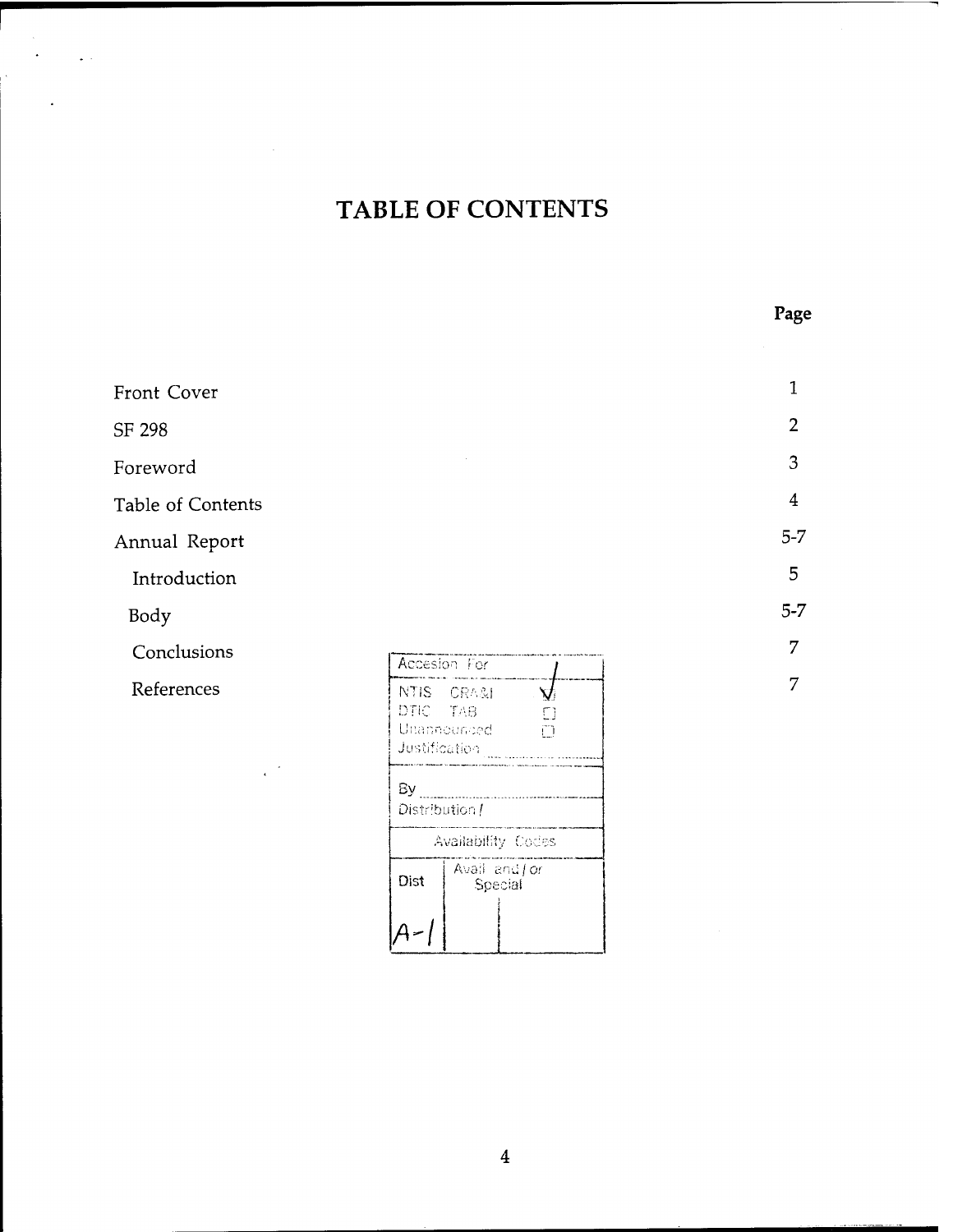#### **(5) INTRODUCTION:**

The binding of a peptide growth factor such as EGF to its cell surface receptor (the EGF-R) activates the receptor's internal tyrosine kinase (TK) domain and initiates a signal transduction pathway that ultimately leads to cellular proliferation (Carpenter, 1992). Ligand-binding to the growth factor-receptor also triggers its rapid entry into coated pits on the cell surface and subsequent internalization via clathrin-coated vesicles. Endocytosis of these growth factor- receptor complexes is a critical event for the attenuation of the mitogenic signal. Receptor defects or a defect in the endocytic apparatus may prevent this attenuation and contribute to uncontrolled cell proliferation and tumorigenesis. The molecular nature of the interactions between the activated growth factor receptors and the endocytic apparatus remains poorly understood. We have developed a novel and powerful cell-free system for the analysis of ligand-induced receptor-mediated endocytosis (Smythe and Schmid, 1991; Carter et al., 1993; Lamaze et al., 1993). The validity of this system for the specific and direct measurement of the early events of endocytosis has been well established both biochemically and morphologically (Schmid, 1993). Using this cell-free assay, we have demonstrated differential requirements for cytosolic factor(s) in the ligand-induced endocytosis of EGF-R relative to the constitutive endocytosis of nutrient receptors such as the transferrinreceptor complex (Tf-R) (Lamaze et al., 1993). We are currently using this system along with standard methods of protein purification and characterization to define the factor(s) required for the active recruitment of the EGF-receptor complex (EGF-R) to endocytic clathrin-coated pits.

Results from the past year's work provide an experimental basis for accomplishing the next year's objectives. We have found that kinase-defective EGF receptor (TK"-EGF-R, which contains a point mutation in the kinase domain) is not efficiently recruited to coated pits *in vitro* upon stimulation with EGF, but that recruitment can be restored *in trans* by the addition of purified soluble EGF receptor TK domain (Lamaze and Schmid, 1995). Together with our previous findings, these results suggest that a limiting cytosolic factor, regulated by tyrosine phosphorylation, may be essential for ligand induced recruitment of EGF-R into coated pits. The objectives of the next year's research are to identify the factor(s) required for ligand-induced recruitment of EGF-R into coated pit with the overall aim of elucidated the role of the EGF-receptor tyrosine kinase activity in endocytosis and receptor down-regulation.

#### **(6) BODY (Experimental Methods)**

The assay for ligand-induced recruitment of EGF-R into coated pits uses perforated mammalian cells expressing either wild type or mutant EGF receptors. The cells are depleted of their cytosol by low-speed centrifugation; the inner surface of the remaining plasma membrane as well as the cytoplasmic space are then accessible to exogenously added reagents including purified cytosol, antibodies, peptides. Perforated cells are resuspended in the presence of cytosol, an ATP-regenerating system and biotinylated EGF (B-EGF). Following incubation at 37°C the cells are returned to ice and incubated with avidin to mask any surface-accessible receptor-bound B-EGF. Excess avidin is quenched with biocytin and detergent lysates are prepared and plated onto microtitre wells coated with anti-EGF antibodies. Any remaining unmasked biotin residues on the captured EGF are quantitated with streptavidin-HRP and are taken as a measure of the recruitment to and sequestration of receptor-bound B-EGF into deeply invaginated and constricted coated pits (Lamaze et al., 1993). Active, cytosol-depleted membranes can be prepared, frozen and stored at -70°C providing a rapid, reproducible and quantitative assay.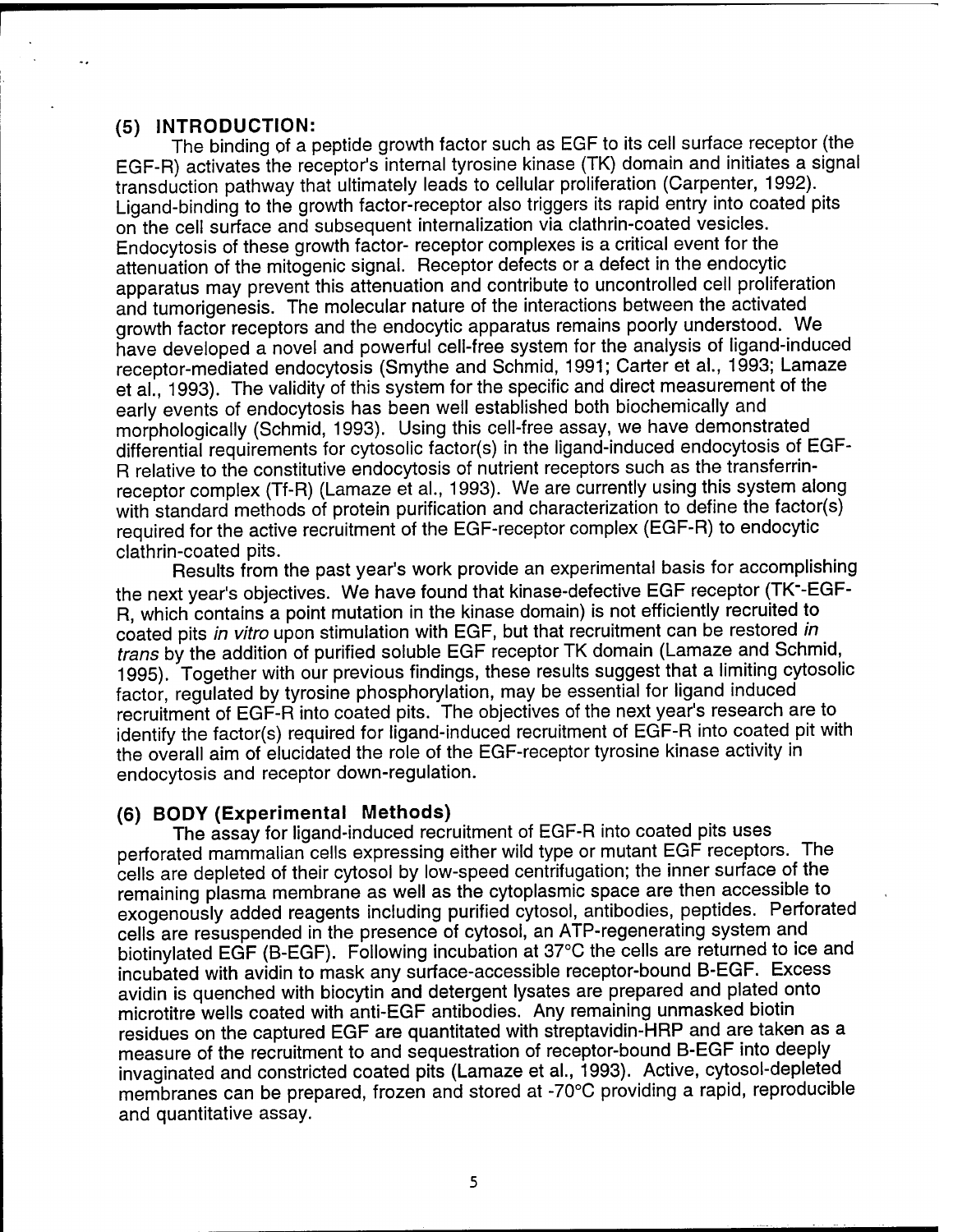The finding that the inefficient recruitment of TK\_ EGF-R into coated pits *in vitro* can be fully restored *in trans* by the addition of soluble, constitutively active EGF-R tyrosine kinase (Lamaze and Schmid, 1995) provides a rapid and quantitative assay for identification of the relevant kinase substrate(s) involved. We have obtained recombinant baculovirus encoding the core  $\overrightarrow{IK}$  domain of the EGF receptor tagged on its N-terminus with his6 (designated, his<sub>6</sub>-CTK). We are currently optimizing the largescale production and purification of his<sub>6</sub>-CTK and have found that it can be readily purified to near homogeneity and in large yield from infected Sf9 cells. The purified His6-TK is active in phosphorylating known EGF-R kinase substrates and cytosolic proteins *in vitro* and can restore efficient sequestration of TK'EGF-R. Conditions for storage and maintenance of activity which are compatible in our assay system (e.g. glycerol inhibits our assay but stabilizes the his<sub>6</sub>-CTK to freezing) are being established empirically. However, we expect that this reagent will be available within the next few months as a ready and reproducible source of the appropriate kinase activity to pursue the objective of identifying and isolating the EGF-R TK substrate(s) required for ligand-induced endocytosis of activated EGF-R.

Autophosphorylation of tyrosines located in the regulatory domain of the EGF-R are believed to result in a conformational change which exposes endocytic codes for recognition by the endocytic machinery and/or allow the recruitment of essential components of the endocytic machinery to the EGF-R (Sorkin and Waters, 1993). Therefore, while it is likely that one TK substrate required for EGF-R endocytosis is the EGF-R itself, other evidence suggests that it is not sufficient. For example, removal of the regulatory domain and all its autophosphorylation sites results in a truncated EGF-R (referred to as DR-TK+/or -) whose internalization in intact cells (Chang et al., 1993) and in perforated cells (Lamaze and Schmid, 1995) is still dependent on an active tyrosine kinase domain. To identify whether membrane or cytosolic substrates or both are required to restore recruitment of TK-EGF-R *in vitro,* each fraction will be independently treated with kinase. The EGF-R his6-TK which will subsequently be removed by nickel chromatography (from the treated cytosolic fraction) or by pelleting the treated membrane fraction. These phosphorylated fractions will be re-incubated in an endocytosis assay with the treated or untreated reciprocal fraction to determine whether recruitment of TKreceptors has been xestored. These experiments will also be performed with cells expressing the DR-TK+ or DR-TK<sup>-</sup> mutant EGF-R. In this case, it is likely that treatment of cytosol alone with EGF-R His6-TK will be sufficient to restore the recruitment of DR-TK-receptors. Based on our previous results and data in the literature, we anticipate that both the EGF-R and an addition cytosolic factors are substrates for the EGF-R kinase required for efficient recruitment of EGF-R into coated pits.

To identify the cytosolic factor(s) required for TK-dependent recruitment of TK" receptors into coated pits, large quantities of cytosol will be activated with EGF-R his6-TK and kinase substrates will be enriched by anti-phosphotyrosine affinity chromatography (commercially available). All Chromatographie fractions will be tested for their ability to restore recruitment of DTK'-EGF-R into coated pits. Untreated cytosol will be included in the assay to fulfill any requirements for other factors. Further controls for these experiments include measuring the basal rate of EGF-receptor endocytosis by the use of an anti-EGF receptor monoclonal antibody (mAb528) which does not activate the TK domain upon binding to the receptor, and by the use of a truncated EGF receptor that has only the first three amino acids of its cytoplasmic tail. To identify factors specifically required for ligand-induced recruitment of EGF receptors into coated pits, active cytosolic fractions will also be tested for their ability to support Tf-R recruitment. Standard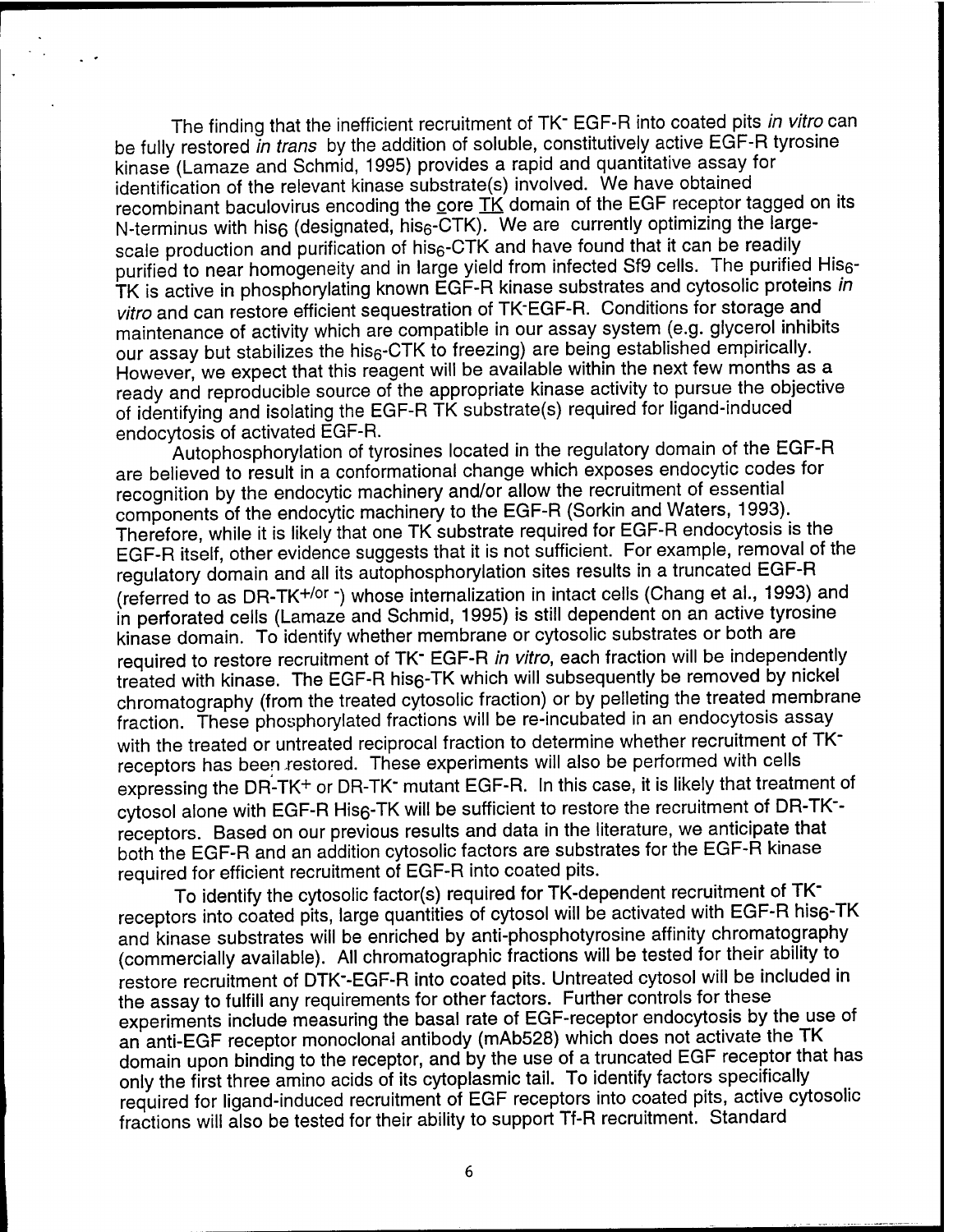Chromatographie methods will be subsequently employed to further purify and characterize the factor(s). All purification steps will be performed in the presence of phosphatase inhibitors. If the stability of the tyrosine phosphate is a problem alternate approaches would be to use ATPgS as a substrate for phosphorylation or to fractionate the cytosol *first* and *then* to treat individual fractions with the his6-TK before testing them in the EGF-R TK<sup>-</sup> recruitment assay.

# **(7) CONCLUSIONS**

By specifically and directly measuring the early events of EGF-R endocytosis, the experiments described above will provide important insight into the mechanisms that regulate EGF-dependent receptor endocytosis and its associated mitogenic signals. Since the rate of intemaiization is a key regulator to the attenuation of mitogenic signalling by the EGF-R, identification of the kinase substrate necessary for rapid and efficient recruitment of activated EGF-R into coated pits will provide an important target for therapeutic intervention or potentially for diagnostic purposes. In the long-term, understanding how endocytosis might regulate cell proliferative responses will be important not only for therapeutically manipulating the unregulated response of breast (and other) cancers to growth factors but may have far reaching implications in other proliferative diseases.

# **(8) REFERENCES:**

Carpenter, G. (1992). Receptor tyrosine kinase substrates: *sre* homology domains and signal transduction. FASEB J. *6,* 3283-3289.

- Carter, L. L., Redelmeier, T. E., Woollenweber, L. A., and Schmid, S. L. (1993). Multiple GTP-binding proteins participate in clathrin coated vesicle-mediated endocytosis. J. Cell Biol. *120,* 37-45.
- Chang, C-P., Lazar, C. S., Walsh, B. J., Komuro, M., Collawn, J. F., Kuhn, L.A., Tainer, J. A., Trowbridge, I. S., Farquar, M. G., Rosenfeld, M. G., Wiley, H. S., and Gill, G. N. (1993). Ligand-induced intemaiization of the epidermal growth factor receptor is mediated by multiple endocytic codes analogous to the tyrosine motif found in constitutively internalized receptors. J. Biol. Chem. *268,* 19312-19320.
- Lamaze, C. and S.L. Schmid (1995) Recruitment of Epidermal Growth Factor receptors into coated pits requires their activate tyrosine kinase J. Cell. Biol. *129:47-54*
- Lamaze, C., Baba, T., Redelmeier, T. E., and Schmid, S. L. (1993). Recruitment of epidermal growth factor and transferrin receptors into coated pits *in vitro:* Differing biochemical requirements. Mol. Biol. Cell. *4,* 715-27.
- Schmid, S. L, and E. Smythe. 1991. Stage-specific assays for coated pit formation and coated vesicle budding in vitro. J. Cell Biol. 114:869-880.
- Schmid, S. L. 1993. Coated-vesicle formation in vitro: conflicting results using different assays. Trends Cell Biol. 3:145-148.
- Sorkin A., and Waters C. M. (1993). Endocytosis of growth factor receptors. BioEssays. *15,* 6: 375-82.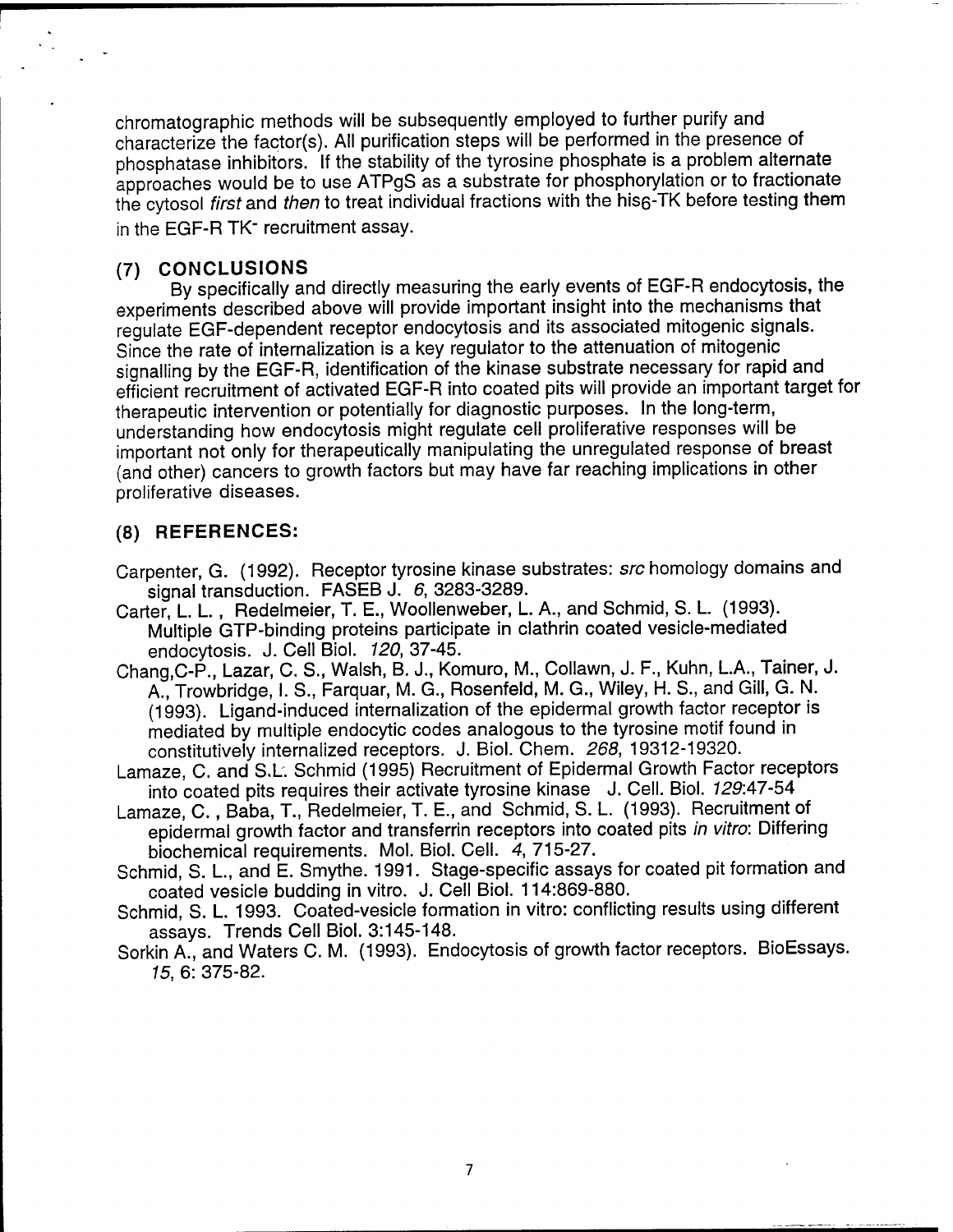### C. Lamaze and S. L. Schmid Grant No.: DAMD17-94-J-4031

Addendum to Annual Report for Grant No.: DAMD17-94-J-4031

The following indicates the progress made during last funding period (July 1994-June 1995) relative to our initial Statement of Work.

# **Task 1: Establishing and optimizing the assay for the EGF-R tyrosine kinase dependent recruitment of EGF-R into coated pits.**

Our initial estimates for completion of this task within 6 months were over-ambitious although the following indicates that this task has been successfully completed within the first year of funding.

# *a) Optimization of Hisß-tagged EGF-R kinase expression in baculovirus infected cells; and, b) Purification of the Hise-tagged core kinase*

Initial attempts to express and purify this construct using recombinant baculovirus obtained from Gordon Gill's lab proved unsuccessful, despite the fact that considerable effort and time (4 months) was applied towards this goal. In fact, the Gill lab has also been unable to purify large quantities of active kinase using this construct. Problems encountered included: 1) low levels of expression (despite our efforts to re-plaque, purify the virus and to obtain new high-titre virus stocks), 2) low yields and ineffective purification by Nickel-chelate chromatography and 3) the purified kinase was inactive and aggregated. Neither we nor Gordon Gill's lab were able to overcome these problems. At his point we became aware of an alternate His<sub>6</sub>-core kinase baculovirus recombinant



Figure 1. Expression and purification of His<sub>6</sub>. **tagged EGF-R core kinase domain in Sf9 cells.** Recombinant baculovirus encoding the core EGF-R kinase domain (aa645-971) Hisg-tagged at its the N-terminus were used to infect Sf9 insect cells for expression of core EGR-R kinase domain. Lane 1: Cell lysate, Lane 2: Nichelate flow through, Lane 3: purified core kinase. A polypeptide of  $~58$  kD which immunoreacts with polyclonal anti-EGF-R antibody was purified from cytosolic fraction.

generated by Dr. J. G Koland (U. of Iowa). He generously provided us with this recombinant baculovirus and after generating our own high titre stock we were now able to obtain reasonable levels of expression and to purify active His<sub>6</sub>-core kinase by Nickel Chelate chromatography. A **68 EXECUTE:** representative purification is shown in Figure 1. We have also had to empirically optimized conditions for storage so that accomplishing the  $B = 46$  goal of a reproducible, active and readily available source of core kinase has taken most of the first year. Kinase preparations now have high specific activity and can be stored at -70°C.

> In our initial proposal we showed that a soluble constitutively active EGF-R kinase encoded by the entire cytoplasmic domain of the EGF-R could restore efficient recruitment of kinase-deficient (TK~) EGF-R into coated pits when added *in trans* to our cell-free assay. In subsequent experiments completed before the grant was activated and recently published (Lamaze and Schmid, 1995, J. Cell Biol. 129:47-54) we found, however that this restoration showed a sharp optimum and stimulation was abrogated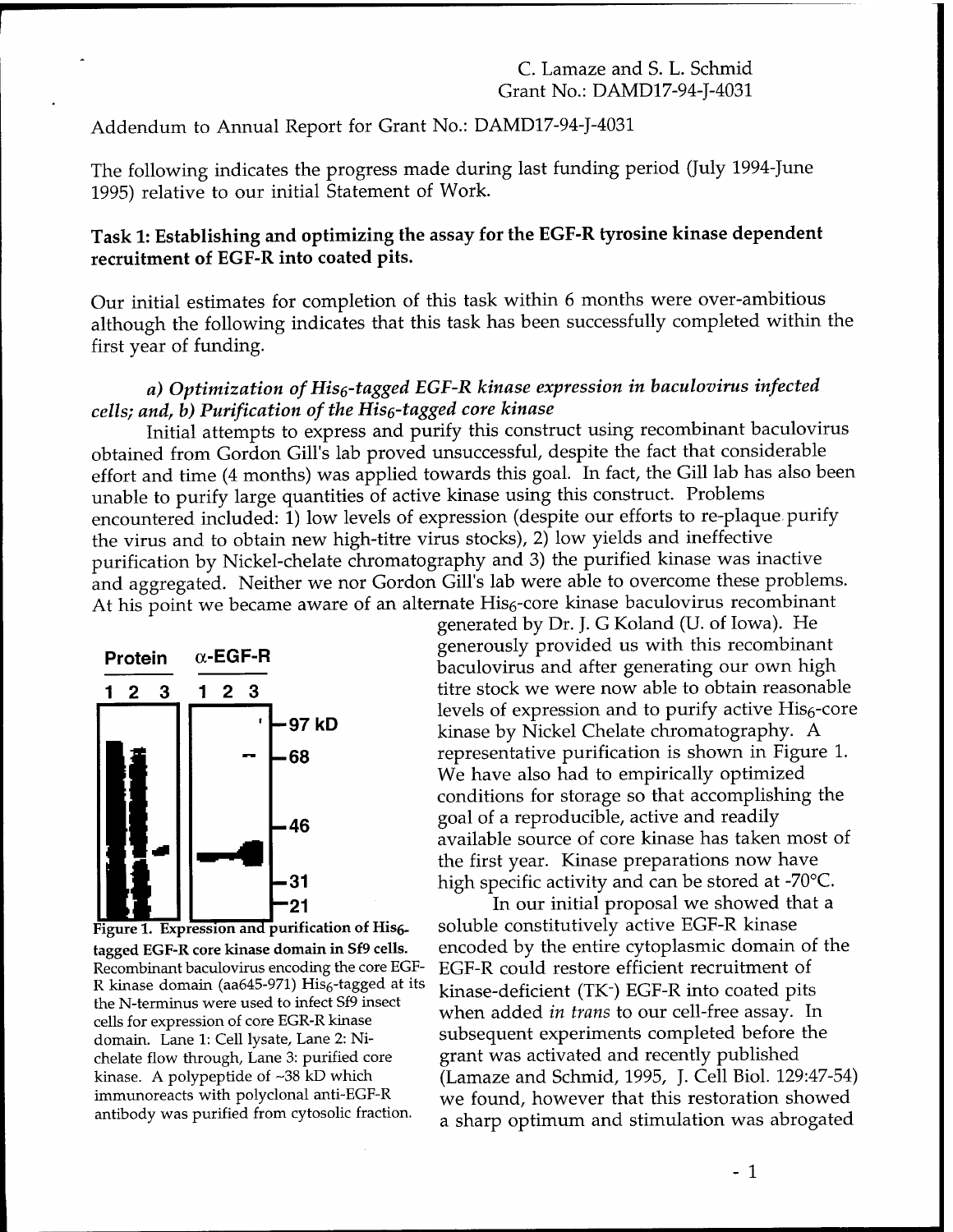# C. Lamaze and S. L. Schmid Grant No.: DAMD17-94-I-4031

at higher concentrations of intact EGF-R cytoplasmic domain (see Figure 2).

A likely explanation for this inhibitory effect was that the endocytic codes found in the C-terminal regulatory domain of the EGF-R compete for limiting components of the



Figure 2: Restoration of sequestration of TK-EGF-R with the contitutively active kinase encoded by the soluble EGF-R cytoplasmic domain Note that at higher concentrations restoration is abrogated presumably due to inhibition by soluble internalization codes in the regulatory domain of the EGF-R.

endocytic machinery which recognize these codes on the intact membraneassociated EGF-R. We have confirmed this using the His<sub>6</sub>-core kinase. Restoration by this construct is titratable, reaches saturation and shows no inhibition at higher concentrations (Figure 3a). This titration also establishes the activity of the recombinant  $His<sub>6</sub> - core$ kinase preparation from baculovirus-

infected Sf9 cells. As further proof for the notion that soluble internalization motifs inhibit EGF-R recruitment into coated pits, we have obtained an additional construct



Figure 3. Dissection of regions of the EGF-R cytoplasmic domain that stimulate and inhibit EGF-R sequestration. Panel A. A constitutively active core EGF-R kinase domain restores efficient recruitment of TK-EGF-R when added in trans without the inhibitory effects associated with the intact cytoplasmic domain. Panel **B.** The EGF-R regulatory domain containing internalization sequences inhibits sequestration of wt-EGF-R without effecting Tfn-R uptake.